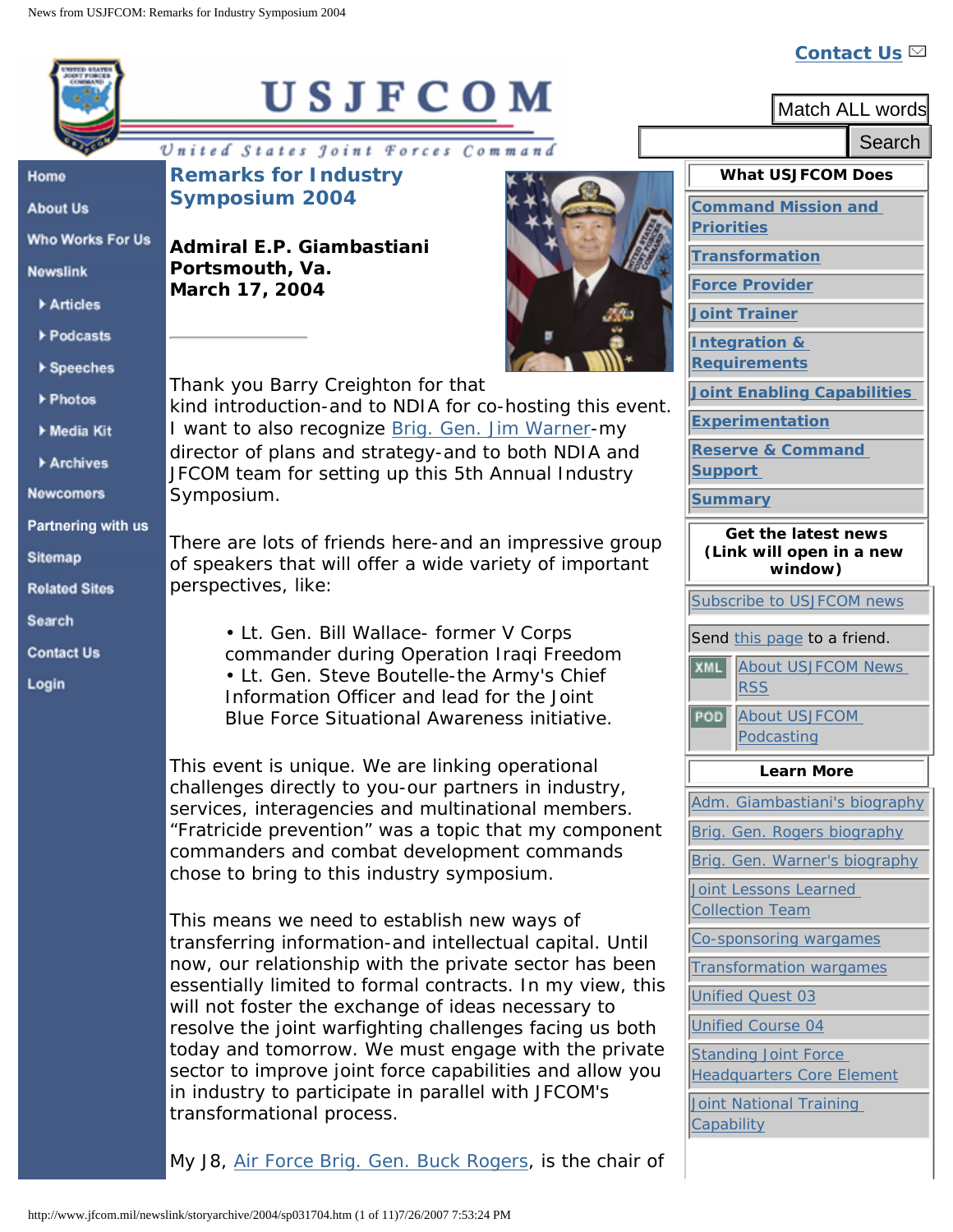the Joint Close Air Support Executive Steering Committee. This group addresses shortfalls and makes recommendations to resolve JCAS challenges.

Capabilities like the [Joint National Training Capability](http://www.jwfc.jfcom.mil/about/fact_jntc.htm) can help assess combat ID systems and processes. We just completed our first JNTC exercise last monthbringing together the services to train in a joint environment at the operational level. We can begin to embed and assess combat ID capabilities in these exercises. We are already planning to do this in Roving Sands 05, a joint exercise.

In my NATO hat as the Supreme Allied Command [Transformation,](http://www.jfcom.mil/about/fact_actjfcom.htm) I can also tell you that fratricide prevention is important. Sitting here is Admiral Sir Ian Forbes, the ACT deputy commander and a number of my ACT staff, including the head of my  $C2 + C2ISR$ Directorate Maj. Gen. Ruud Van Dam from the Dutch Air Force.

Our efforts in Coalition Combat ID Advanced Concepts Technical Demonstration" or [ACTD,](http://www.jfcom.mil/about/fact_actds.htm) is a big success story. We have a working group-comprised of warfighting experts from nine nations-developing the tactics, techniques and procedures for employment of technologies proposed under this Coalition CID ACTD.

So how can we better integrate [industry](http://www.jfcom.mil/about/industry.htm) and JFCOM? How can you parallel our process and participate with us on these initiatives? Brig. Gen. Jim Warner will brief our plan tomorrow afternoon. And as a reward for sticking around, we can all go golfing afterwards!

What I'd like to do now is to step back for a moment and share with you some insights on what we have learned from Operation Iraqi Freedom and, more importantly, on how we are acting on those lessons learned to develop new capabilities both in the United States and, with my hat as Supreme Allied Commander Transformation, in NATO.

"Joint transformation" is something that is still not well understood within the military-both in the United States and in NATO.

To help tell the story on what we mean by "joint transformation," I've brought just three slides. I should make clear that when I use the term "joint operations," I mean the BIG "J" in joint-which refers to a seamless integration of joint forces, interagencies and

[USJFCOM and Allied Command](http://www.jfcom.mil/about/fact_actjfcom.htm)  [Transformation](http://www.jfcom.mil/about/fact_actjfcom.htm)

[Doing business with USJFCOM](http://www.jfcom.mil/about/industry.htm)

**Recent Transformation News**

**[Joint Systems Integration](http://www.jfcom.mil/newslink/storyarchive/2007/pa072007.html)  [Command kicks off Joint](http://www.jfcom.mil/newslink/storyarchive/2007/pa072007.html)  [Intelligence Operations –](http://www.jfcom.mil/newslink/storyarchive/2007/pa072007.html)  [Command and Control](http://www.jfcom.mil/newslink/storyarchive/2007/pa072007.html)  [program](http://www.jfcom.mil/newslink/storyarchive/2007/pa072007.html)** 

Joint Systems Integration Command computer labs are using the newest command and control systems from across the services, all working together to test their interoperability and usefulness to the warfighter as part of the Joint Intelligence Operations – Command and Control program.

**• [Listen to the podcast](http://www.jfcom.mil/newslink/podcasts/2007/pod072007.html)**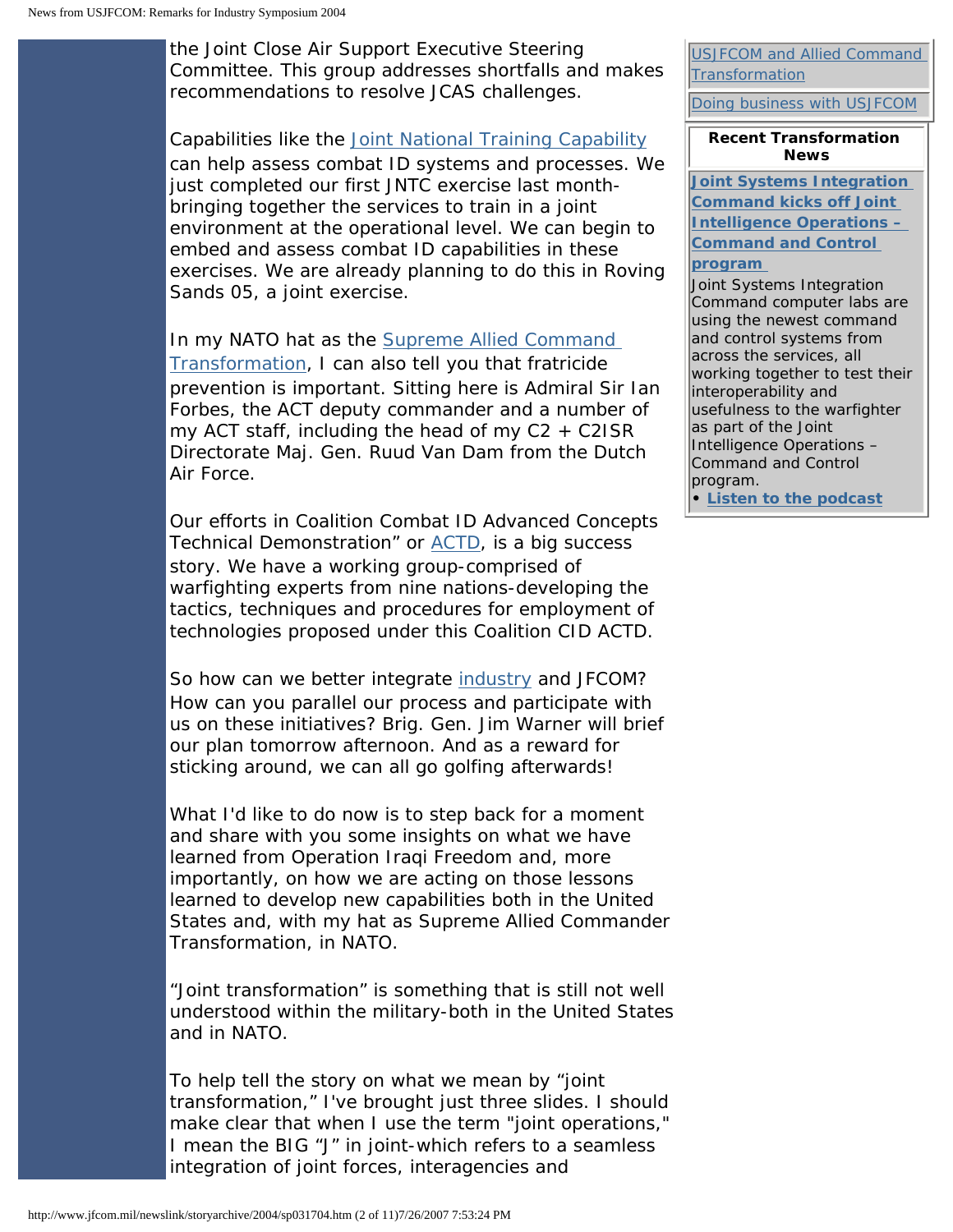multinational and coalition partners.

There are three observations we have learned from a U. S. perspective:

1. The U.S. DOES NOT send individual services to conduct major operations but instead deploys its military as a joint and coalition force.

2. The power of a coherently joint force is now greater than the sum of our separate service, interagency and coalition capabilities.

3. "Speed kills"-not just physical speed, but mental speed and situational awareness. It reduces decision and execution cycles, creates opportunities, denies an enemy options and speeds his collapse. You'll hear me come back to this point again and again.

Arriving at these insights-which are now taken almost as an article of faith with our forces overseas-was actually not all that easy. They had to be proven in conflict-and took a significant change in service culture to accept the message that the power of a joint force is far greater than that of any individual service.

### **OIF Joint Lessons Learned**

#### • Capabilities that performed well and need to be sustained

- > Joint Integration and Adaptive Planning
- > John Force Synergy
- > Special Operations and Special Operations-Conventional Integration

#### -Capabilities that need enhancement

- > Urban Operations
- > Information Operations
- > Intelligence, Surveillance and Reconnaissance

#### • Capabilities that fell short of expectations

- > Battle Damage Assessment
- *C. Fradricide Prevention*
- > Deployment Planning and Execution Reserve Mobilization
- > Coalition Information Sharing

This brings me to the [first slide](http://www.jfcom.mil/newslink/photolib/speeches/industry/slide1.htm).

These are our joint lessons learned from Operation Iraqi Freedom. The insights and observations outlined here-which I will touch on shortly-are listed under three categories, sort of the "Good, the Not-so-Good and the Ugly." You can see "Fratricide Prevention" is one of the "Uglies."

To understand these insights require some context.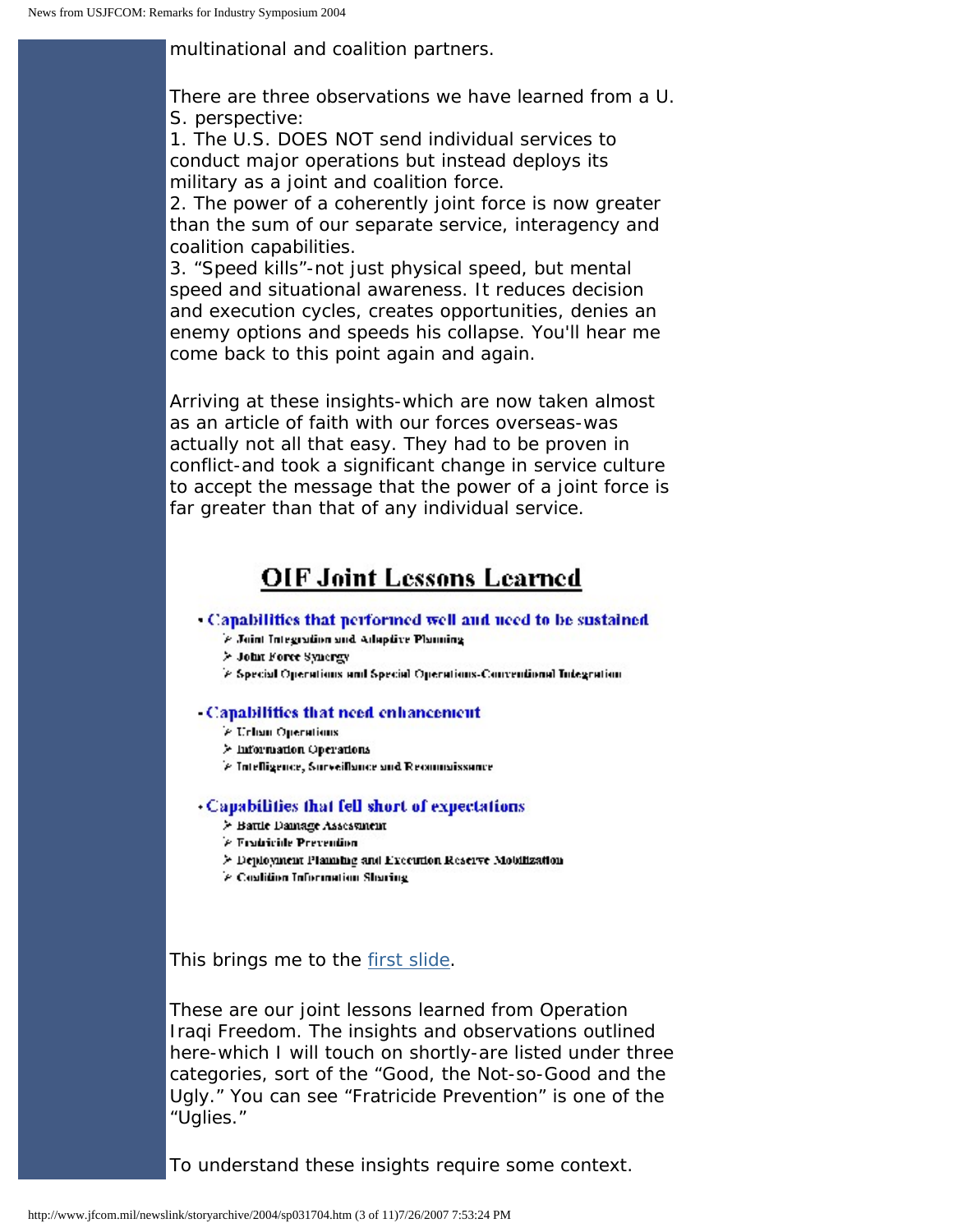When I said earlier that the "joint lesson" wasn't simple to come by-what I was referring to was that we had never before stood up a lessons learned team expressly for the purpose of capturing insights and observations at the joint operational level of war. Our services have long experience in forming teams to capture servicespecific lessons from operations, and the services do this exceptionally well.

But during Operation Iraqi Freedom, for the first time, we instituted a [lessons learned team](http://www.jwfc.jfcom.mil/about/fact_jcll.htm) for the express purpose of gathering joint operational insights on a comprehensive scale, in real time, with a mandate to assist in operations and effect change.

Why did we do this? The simple reason is that our commanders realized that the key to harnessing the full power of jointness begins at the operational level of command and control. It is at that level-the level of the combatant commander, the joint task force commander and the air, land and sea component commanderswhere the real work for seamlessly integrating service capabilities into a coherently joint and combined force takes place.

We examined how well service and special operations force warfighting systems and methods actually worked together as a coherent joint and combined team, including operations with other U.S. federal agencies and with our coalition partners.

This is why our joint lesson learned team was present in Iraq BEFORE, DURING and AFTER major combat operations. They remain there still. Our team had complete access to every facet of U.S. Central Command's Gen. Tommy Frank's operations and, in turn, they provided Gen. Franks and his staff with real time insights and observations that were actually used to help in their adaptive planning. In other words, because we had a dedicated joint lessons learned team embedded at the operational level they were able to reduce the overall reaction time our forces and assist in the precision of our actions. This ties directly back to the point I made earlier that "speed kills"-it's not just about weapon systems; but also about a persistent situational awareness.

This type of unfettered access and interplay is simply unprecedented and speaks to my earlier comment about how service cultures had changed to accept a new way of conducting business. From my experience in the Navy, the two biggest lies are when the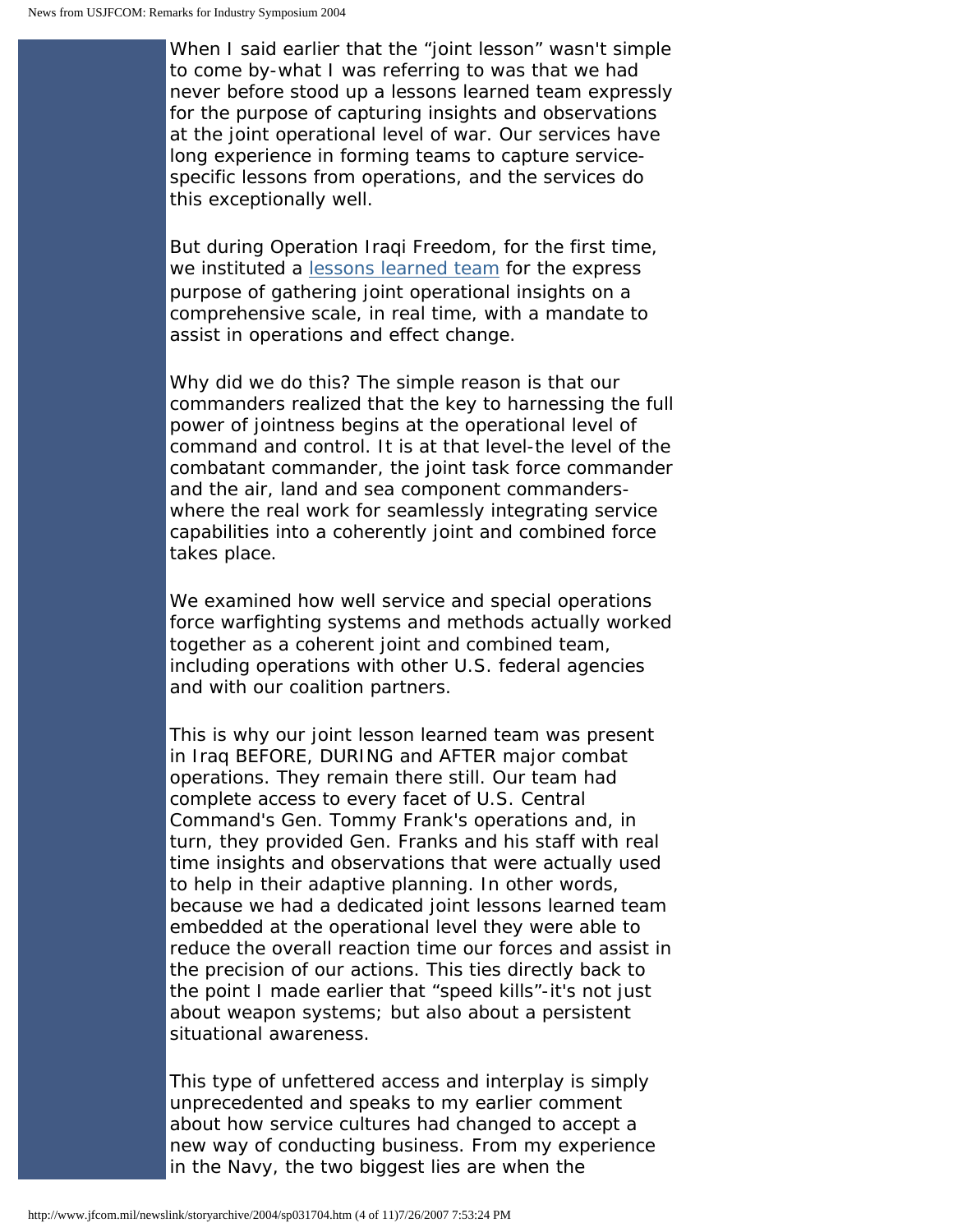inspection team comes aboard and the ship's captain says, "welcome aboard," and then the inspection chief says, "we're here to help." This time around, Gen. Franks really welcomed our joint lessons learned team.

Getting back to the [first slide](http://www.jfcom.mil/newslink/photolib/speeches/industry/slide1.htm), let me touch on the significance of some of these lessons learned. I won't cover all of them just those that will help give you a better sense of why we are focused on Coherently Joint operations.

You can see under the first category of "Capabilities that performed well" that joint integration and adaptive planning tops the list. Joint force commanders today will tell you "it's not the plan, it's the planning." They understand that the ability to plan and adapt to changing circumstances and fleeting opportunities is the difference between success and failure on the modern battlespace. Many leaders of the past understood this-and it remains true today. Tom Franks and his staff practiced this and became masters of adaptive planning.

Essential to the power of adaptive planning and execution is an ability to conduct large scale, vertical and horizontal collaboration. Frankly, the required collaboration is on a scale that dwarfs any existing commercial application or the commercial world's understanding of collaboration. In today's collaborative information environment, every level of commandthroughout the entire force and including coalition partners-is electronically linked to the combatant commander's decision-making process. This does not mean that everyone knows what is happening in the battlespace every time-but rather has a clear understanding for changes in commander's intent. They are acutely sensitive to nuances that occur and are highly adaptive to seizing opportunities as they arise or preventing mishaps before they occur.

We are also creating synergies with the closer integration of our special operating and conventional forces. In Desert Storm, for example, we had about 30 operational detachment teams of special forces working separate missions from the conventional force. In OIF, we deployed over 100 operational detachment teams. They were closely wedded to our conventional forces, and in many cases merged the combined capabilities of both ground and air forces.

The net result is that we not only had precision munitions launched from air and ground but also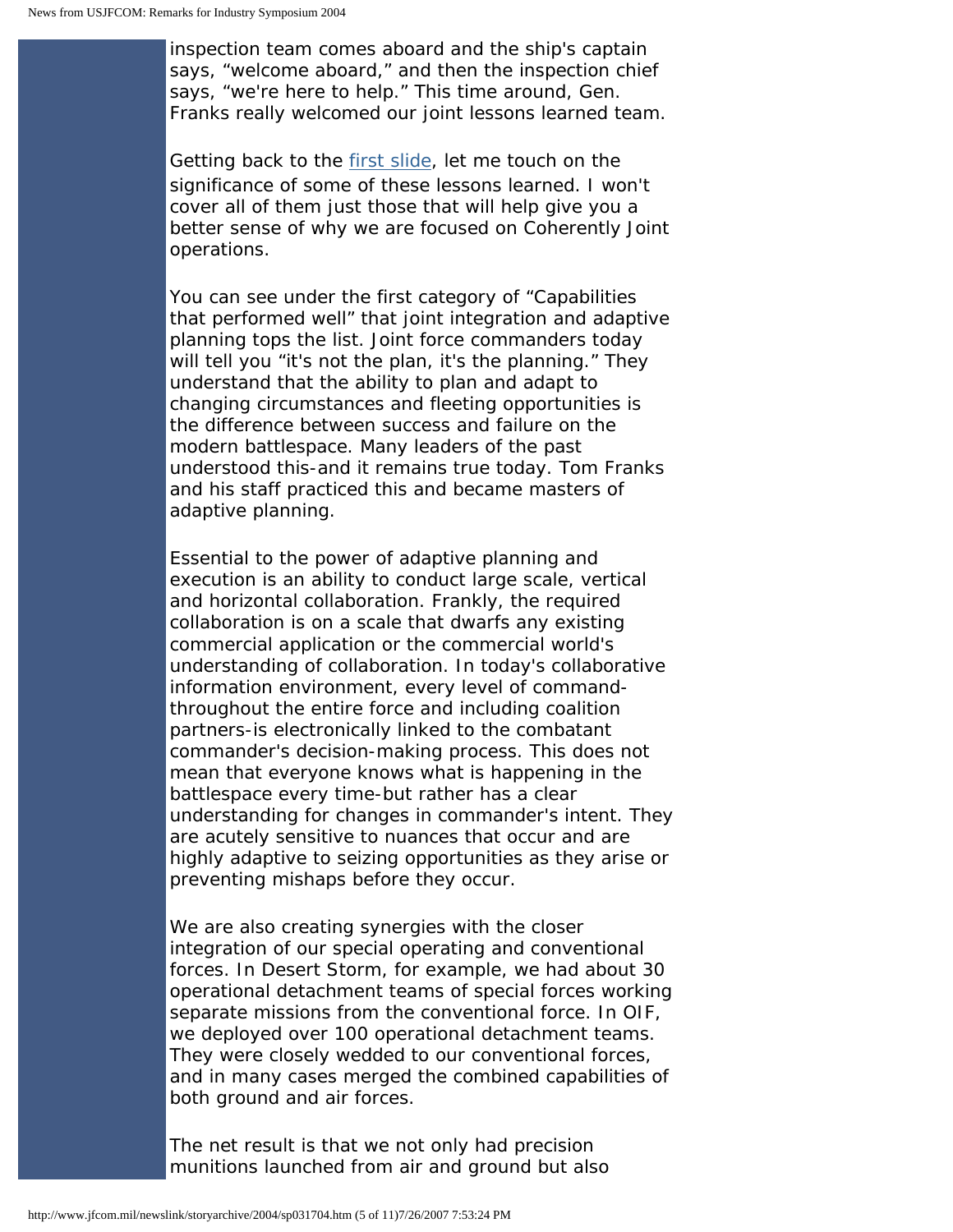"precision decision and execution " to guide the integrated special forces and conventional campaign.

One general observation that seems to summarize this shift, which has been going on since Desert Storm is based on what we have come to see as the competing notions of overwhelming force versus overmatching power.

As an example, in Desert Storm, our military thinking was to field overwhelming forces to ensure victory. Certainly overwhelming forces also meant fielding welltrained and well-equipped forces, which is as important today as it was back then-but the emphasis was on numbers.

What our observations in Operation Iraqi Freedom tell us is that there is another approach to modern warfarean approach that we like to characterize as the employment of overmatching power.

Under this construct, the emphasis is no longer just on numbers-which remain important-but rather on harnessing all the capabilities that our services bring to the battlespace in a coherently joint way; the point now is on the effectiveness of joint capabilities.

What I am suggesting to you is that advances in technologies, coupled with new operational warfighting concepts that are glued together by a new joint culture, are enabling a new level of coherent military operations that we have never seen or been able to achieve before.

The difference in approach is overmatching power-and it is based on the combined output of new ways of joint warfighting, greater integration of conventional and special operations forces, the use of old and emerging capabilities by new methods-and all integrated through new schemes of joint training.

# **Attributes of a Transforming Joint Force** The Operator's approach

Deconflict. **Service Forces** 

**Stitch Service** Seams

Integration of Service 11 **Capabilities** 





http://www.jfcom.mil/newslink/storyarchive/2004/sp031704.htm (6 of 11)7/26/2007 7:53:24 PM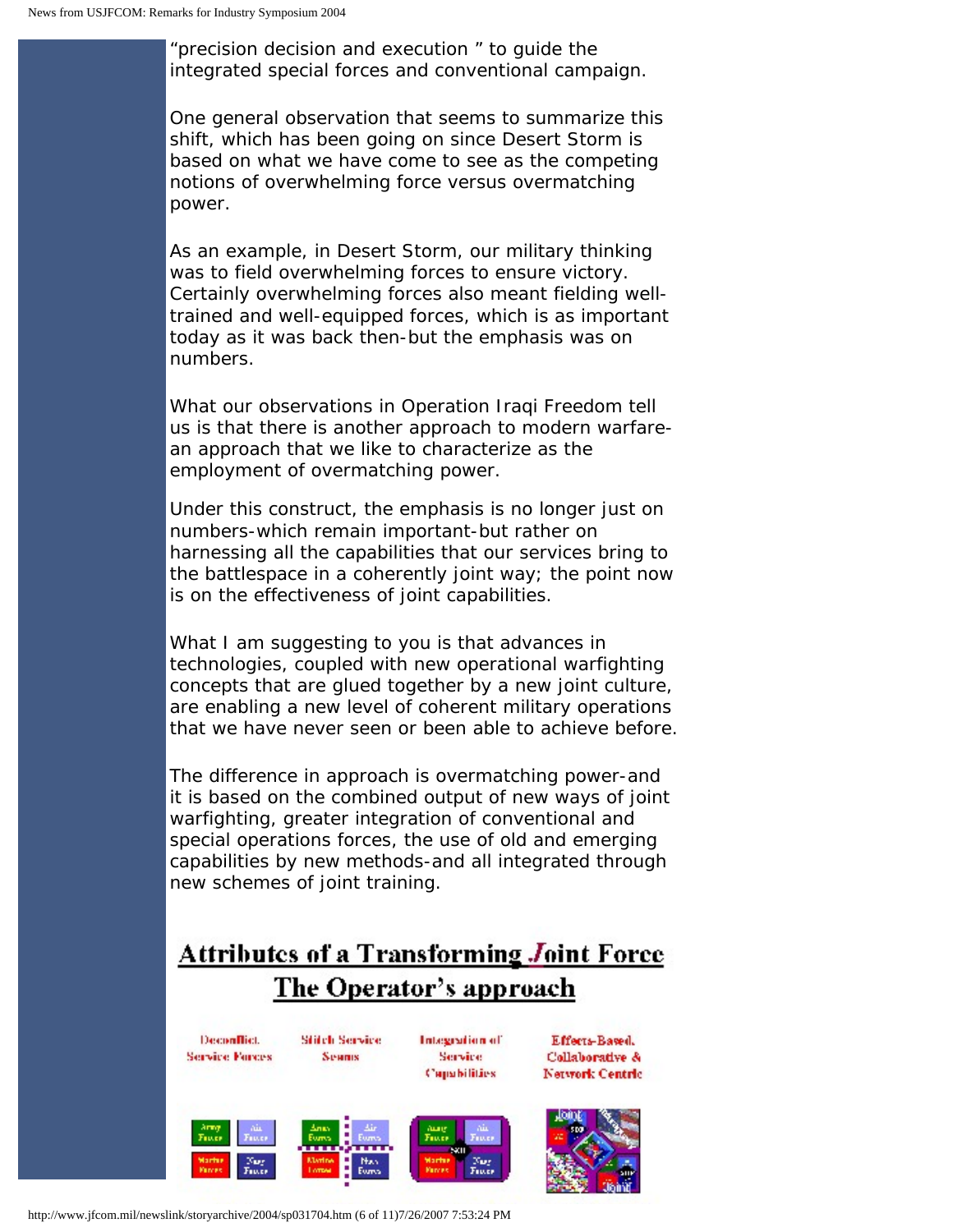

## **Supported/Supporting Relationships**

÷

This brings me to the [second slide-](http://www.jfcom.mil/newslink/photolib/speeches/industry/slide2.htm)it depicts some of the key attributes of a transforming joint force: There are three points I want to make here:

First: Joint transformation did not happen over night in the United States. We must not expect that it will happen as quickly or easily in NATO. The U.S. military underwent a painful process of progress through the four phases of "Deconflict-Coordinate-Integrate-Coherently Joint." And there is probably a 5th box after that.

We went from a period when our integration was so poor that in order to avoid killing each other we deconflicted our forces simply by saying "Army you go here; Navy you stay at sea; Air Force fly over there; and Marine Corps you land over there."

We now envision the future from an information age perspective where operations are conducted in a battlespace, not a battlefield. We are eliminating the artificial boundaries that were established to de-conflict service areas of responsibility and are transforming to a seamless battlespace to allow a coherently joint force to create effects throughout the depth of the battlespace-massing of effects when and where we choose versus the massing of personnel and equipment as dictated by geography and boundaries.

Second: We clearly recognize that we have a unique opportunity today-and in the near future-to develop powerful asymmetric capabilities if we can focus on developing the attributes described on the right side of the chart.

But we must first develop an adaptive, dynamic change process.

Third: The desired attributes on the right have application beyond just warfighting. Any organization that hopes to succeed today or in the future-whether military, governmental, commercial or even non-profitmust move to the right side of this chart. Microsoft has invited us to visit with them later this month because they, too, want to be a 4th Block organization.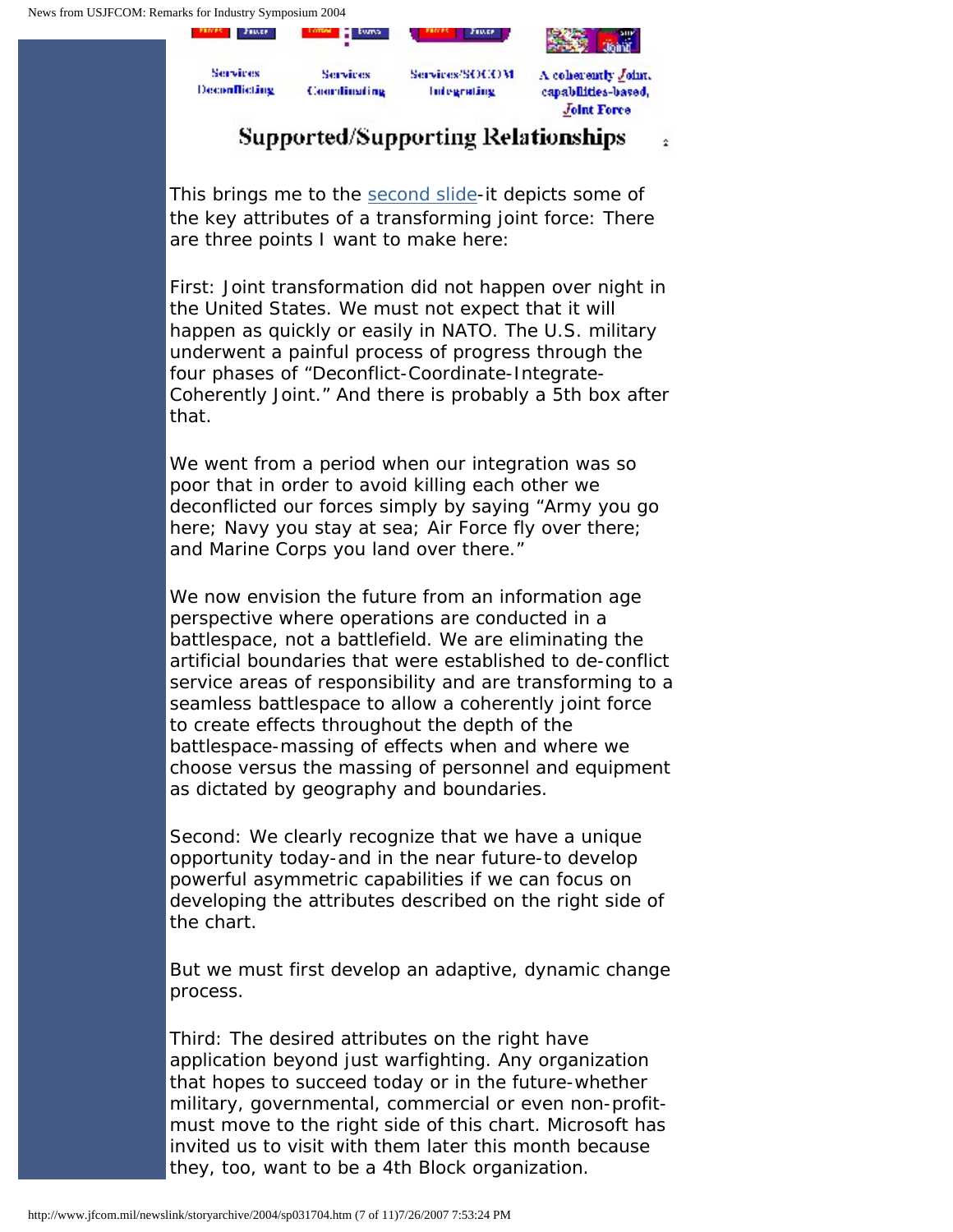We also must understand supported and supporting relationships.

At various times you may have to operate across the chart. But at all times-from peace through major combat operations to stability and, as today, peace support operations-you must be able to operate in a real-time collaborative environment and with network centric capabilities to achieve the asymmetric power we began to witness in OIF.

The "Big Question," of course, is how can we develop a process that produces the required capabilities in a comprehensive way?



This brings me to the [last slide](http://www.jfcom.mil/newslink/photolib/speeches/industry/slide3.htm).

This slide gives you a sense of the continuum of transformation. As you can see, the conditions that we want to establish are at the far right-a continuum of change leading to a condition where our joint and combined forces can conduct coherently joint and combined effects-based operations across the full range of military operations-where the scope, speed and richness of operational knowledge can quickly lead to precision decisions. And where our commanders share and collaborate on near real-time information adaptively to the point of synergy.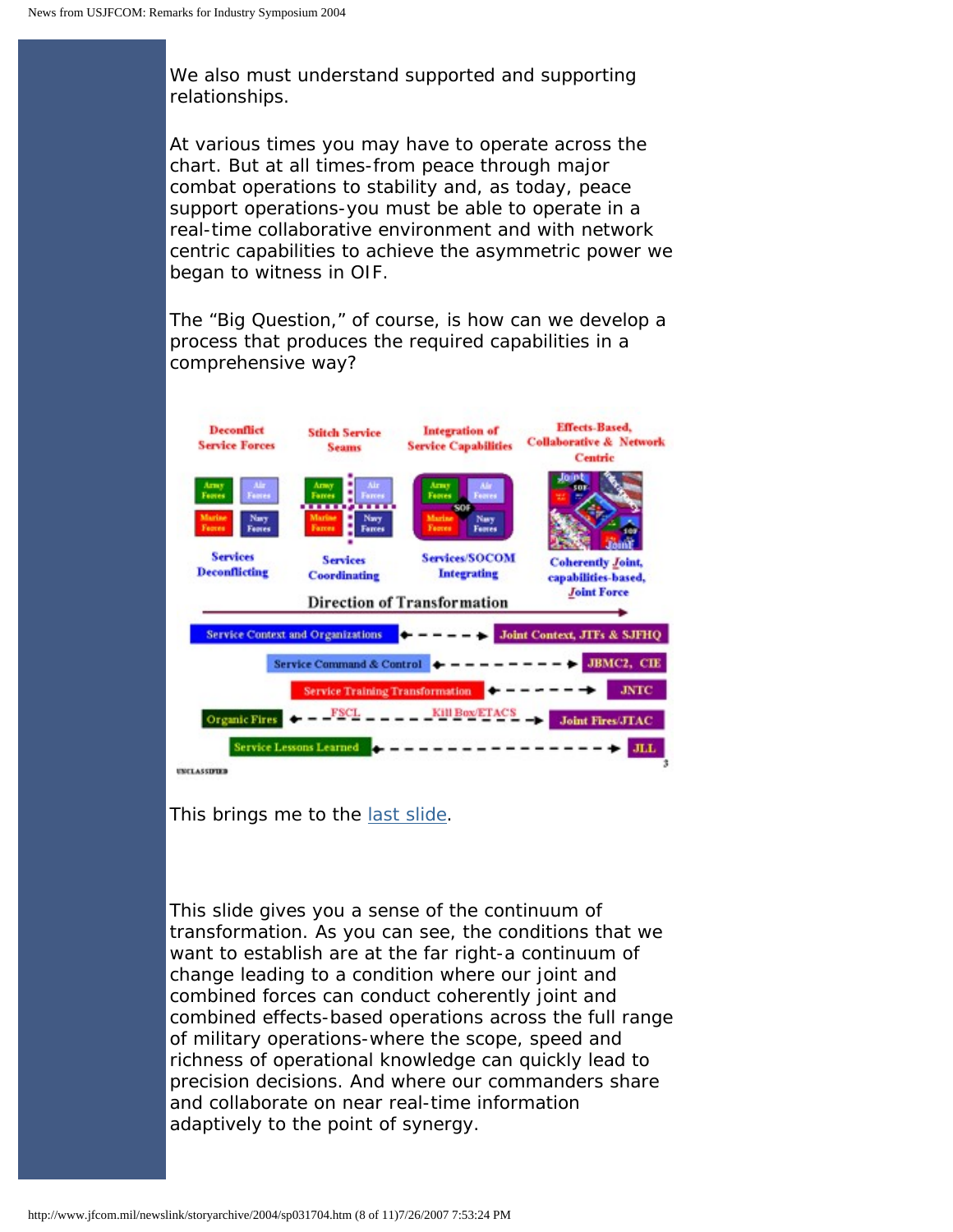In short, we want to create "4th Block" capabilities that will enable us to achieve asymmetric advantages in knowledge, speed, precision, and lethality - advantages we began to glimpse in OIF.

Let me now turn to some of the initiatives we are instituting to move the joint force over to the right-and how ACT is working to establish similar processes and capabilities in NATO for the NRF.

I've listed just five of our initiatives on the bottom of the [slide](http://www.jfcom.mil/newslink/photolib/speeches/industry/slide3.htm) - again, to give you a sense of how we are connecting the "process and product" of joint transformation.

The first initiative-perhaps the most important-is to establish a common joint context where we can establish a commonly shared understanding of the future joint environment that all the services must operate in-as a coherently joint team.

In establishing this common joint context, we have actively partnered with each of the services to assist them in embedding a joint context in their wargames. We visited all the combatant commanders and service chiefs-and their staffs-to help us focus on producing a list of challenges affecting future joint operations that Joint Forces Command could work on. We took their insights, perspectives and recommendations as a mandate to produce 4th block capabilities. These inputs led to the development of the common joint context that we have embedded into service wargames.

The joint context allows services to examine for themselves how well their future capabilities can operate in a joint environment. This enables service to acquire capabilities that are "born joint." This process is a fundamental shift in the force development paradigm.

In May of 2003, for instance, I [co-hosted](http://www.jfcom.mil/about/fact_sponsor.htm) with the U.S. Army chief of staff the first Ever joint/Army [wargame](http://www.jfcom.mil/about/fact_wargame.htm)-[Unified Quest 03](http://www.jfcom.mil/about/experiments/uq03.htm) -that had an embedded common joint context.

We followed that event up with a similar co-hosted event with the U.S. Navy called [Unified Course 04](http://www.jfcom.mil/about/experiments/uc04.htm) in October 2003. This year the U.S. Air Force Chief of Staff Gen. John Jumper and I will co-host the joint/Air Force wargame called Unified Engagement, and then later we're planning a similar event the Marine Corps.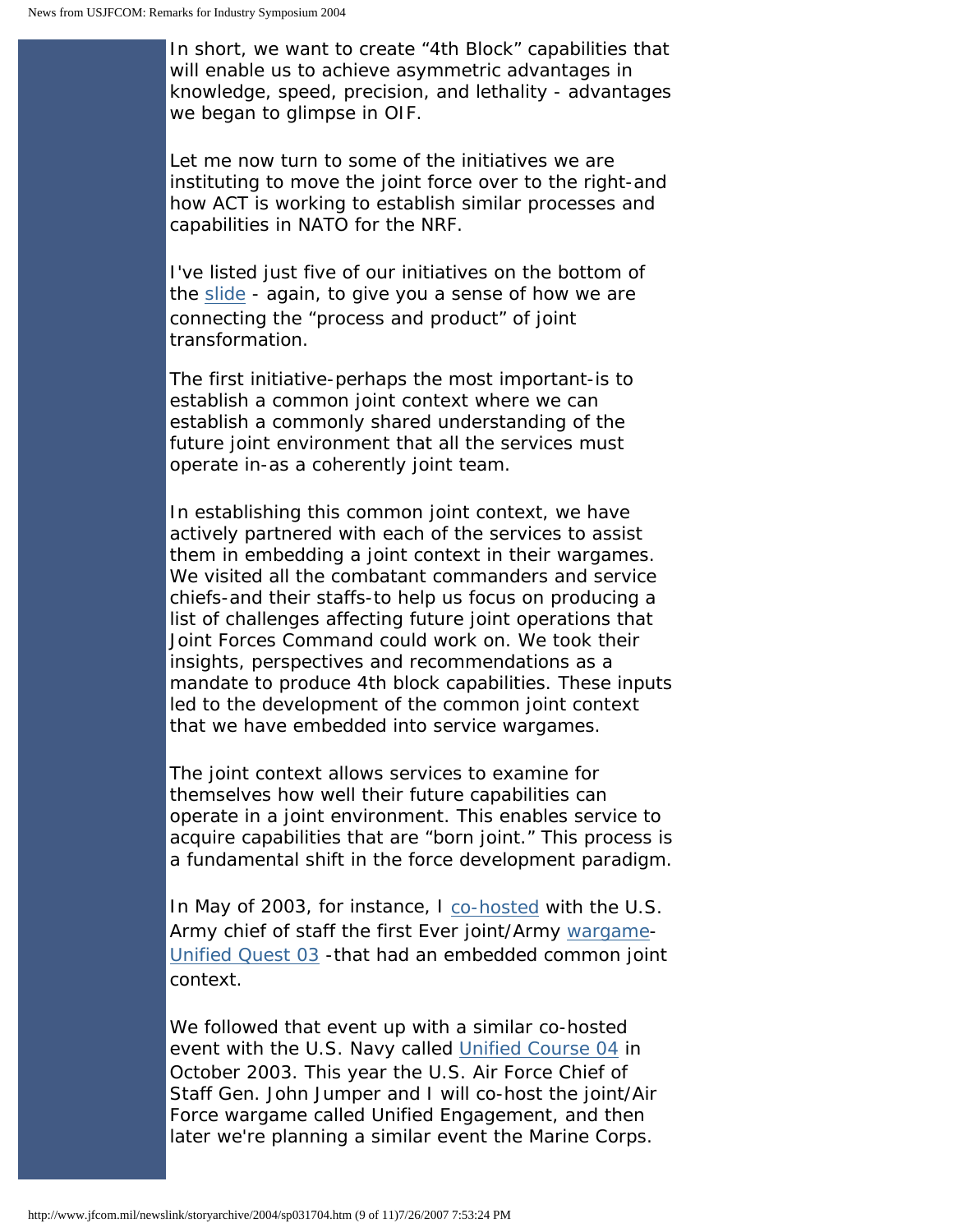This is just one example of the "process" end of transformation.

On the "product" side, you can see that we have focused our efforts on moving the force to a joint operational training environment-and from a force based on attrition warfare to one that is designed and trained to conduct effect-based operations.

Concurrently, we've expanded our joint experimentation efforts to develop prototypes like the [standing joint force headquarters core element,](http://www.jfcom.mil/about/fact_sjfhq.htm) which we are not only instituting within our combatant commands-but will soon incorporate this capability into DoD's senior CAPSTONE course. The SJFHQ capability will allow for the rapid stand up of an operational JTF because it can bring to a service headquarters an established, robust and persistent collaborative information environment.

Our services have done a marvelous job in launching the first wave of training transformation. This is when they established training complexes and ranges like the Navy's Top Gun, the Air Force's Air Warrior and Red Flag or the Army's National Training Center in the Mohave Desert, California.

Now the services are gangbusters in helping JFCOM take us to the next level. In a sense, this new training transformation is producing "born joint training" that seamlessly brings together a combination of live, virtual and constructive capabilities to create a common joint training environment. - without any additive requirements.

On my recent visit to the Army's Joint National Training Center, an Army major participating in the JNTC exercise summed up the value of this new capability best. He had fought with the 3rd Infantry Division in OIF and had participated in many training rotations. When I asked him what he thought was different about the JNTC exercise, he said: "Well, sir-the only time we ever get to play with all the 'toys' is in war. Now we get to play with everything in training." That, to me, is the way we ought to train.

In summary, you can see that the "way ahead" must be aimed at developing and delivering new 4th Block capabilities.

We're very pleased that you are here-and your